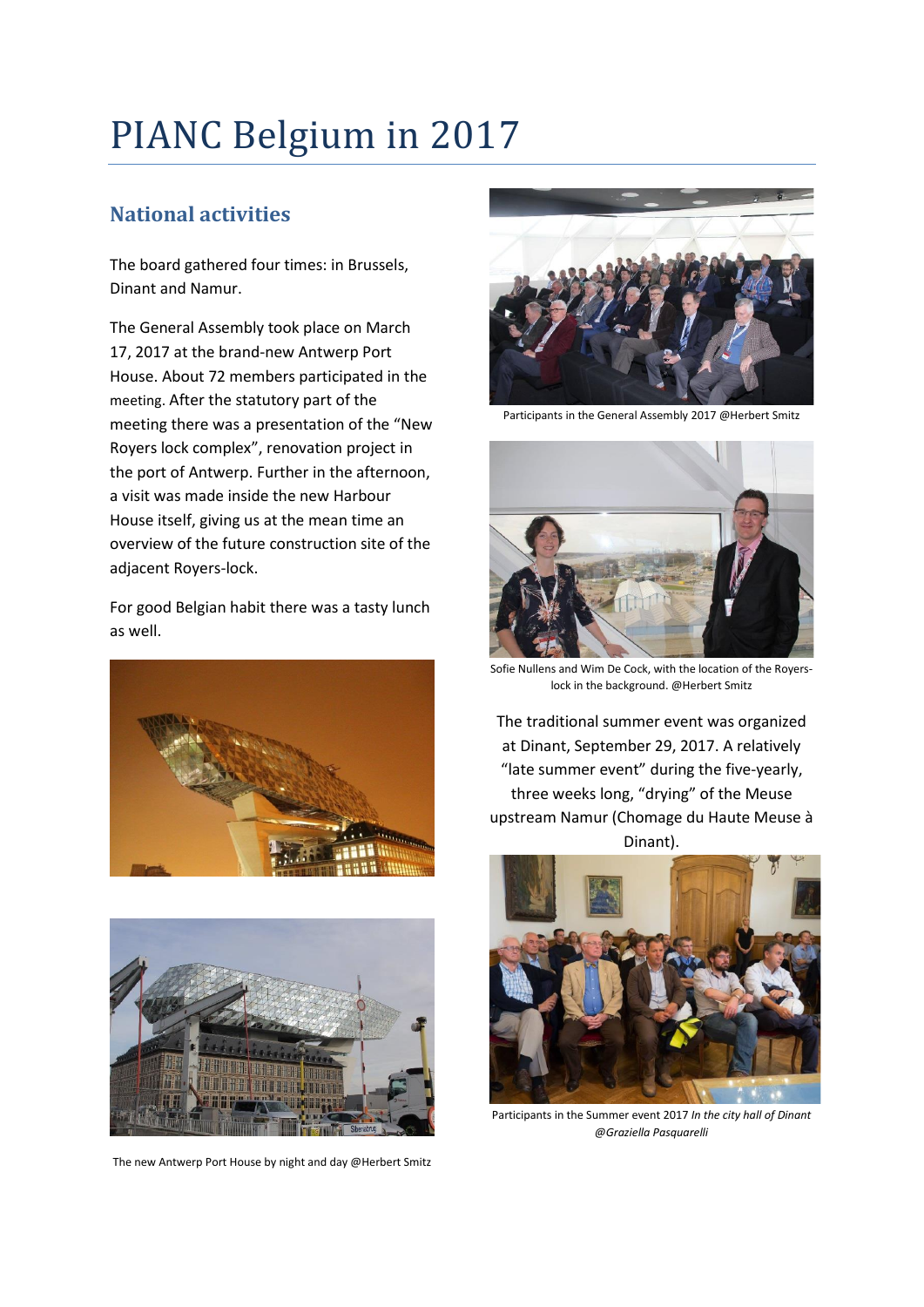After some explanation about the different projects, we could visit the construction site and the lock and barrier works north of Dinant, including the installation of the micro energy power station under construction.

The summer event ended with a dinner.



Ca 43 participants in the Summer event 2017at the lock downstream Dinant @Graziella Pasquarelli

Finally, on November 17, 2017 the 7 th 'regional autumn seminar of the 'Service Public de Wallonie' was organized in Namur by the Walloon Directorate General for Mobility and Waterways. The theme of this year's seminar was '*SPW Wallonie vers des voies d'eau 4.0"*. The seminar gave us from various perspectives a view on the existing and future automatization of the Walloon waterway system.



*The audience, speakers and organizers of the SPW seminar @Graziella Pasquarelli*

The program and the presentations of all these activities can be found on the website of PIANC Belgium at [www.pianc-aipcn.be](http://www.pianc-aipcn.be/).

### **Young Professional activities**

2017 offered a variety of interesting activities for the Belgian Young Professionals.

May 30, 2017 the Belgian Young Professionals gathered in Ghent for a technical visit to the new quay wall of Arcelor Mittal Steelwork. This quay wall will offer extra berthing facilities along the Ghent-Terneuzen canal dock.



Visit of the new Arcelor-Mittal Quay-wall in Ghent

A second technical visit took place at the lock and barrier works on the river Dender in Lessines (Walloon area) and the adjacent lock and barrier in Geraardsbergen (Flemish area).

On beforehand both works ahead were explained to the participants in the baroque chapel of the Notre Dame de la Rose (13th century), o*ne of the oldest hospitals in Europe! A majestic and authentic architectural ensemble.* 



"Holy moment" for the participants in Lessines inside the baroque chapel of the Notre Dame de la Rose. @Didier Bousmar